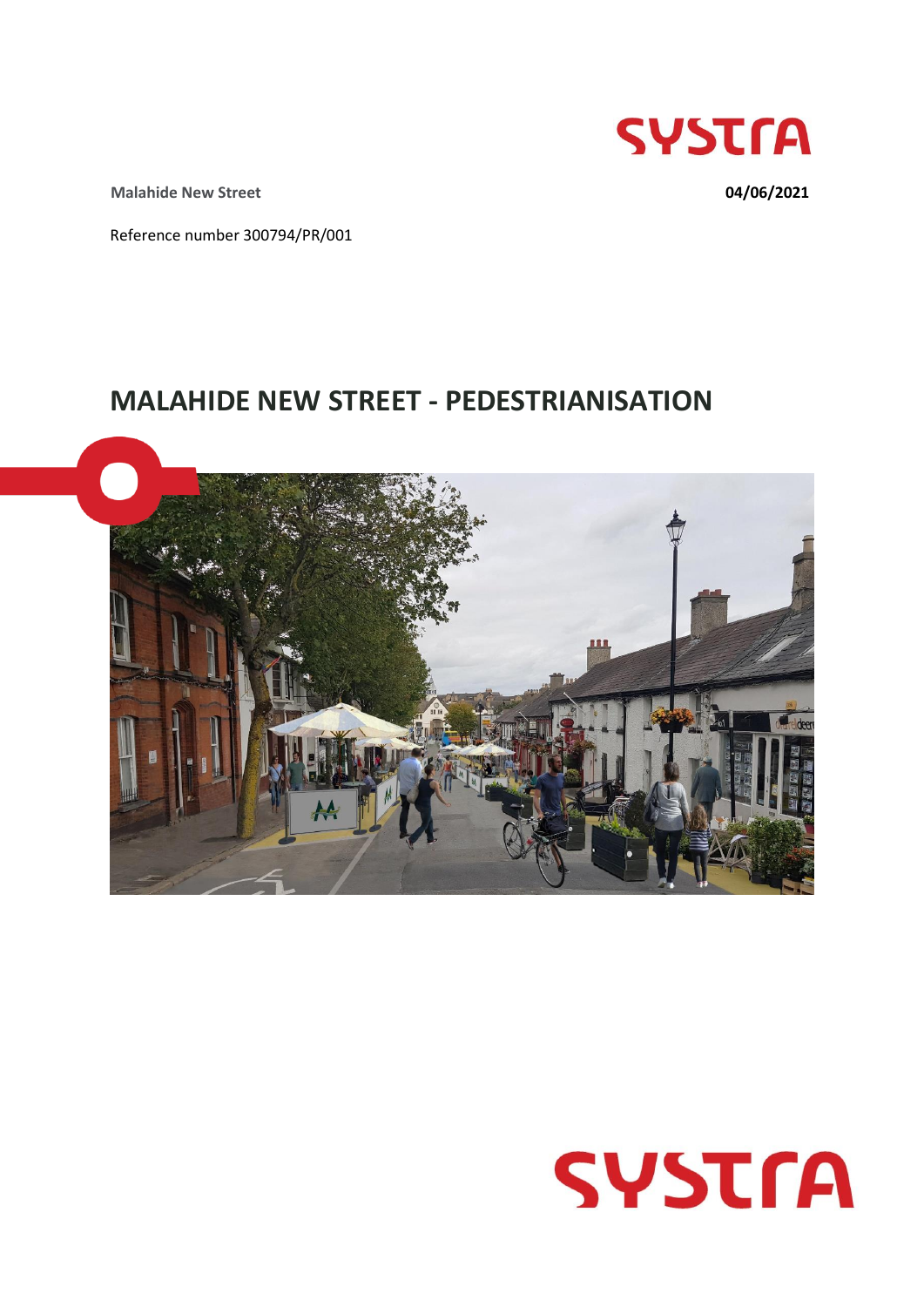# **SYSTFA**

## **CONTENTS**

| 1.  | <b>CONSULTATION BACKGROUND</b>                                                    | 4                       |
|-----|-----------------------------------------------------------------------------------|-------------------------|
| 1.1 | <b>BACKGROUND</b>                                                                 | 4                       |
| 1.2 | <b>NEW STREET PEDESTRIANISATION</b>                                               | $\overline{\mathbf{4}}$ |
| 1.3 | <b>CONSULTATION OVERVIEW</b>                                                      | 5                       |
| 2.  | <b>METHODOLOGY</b>                                                                | 7                       |
| 2.1 | <b>ANALYSING CLOSED QUESTIONS</b>                                                 | $\overline{\mathbf{z}}$ |
| 2.2 | <b>CODING OF OPEN QUESTIONS</b>                                                   | $\overline{7}$          |
| 3.  | <b>SAMPLE PROFILE</b>                                                             | 8                       |
| 4.  | <b>CLOSED QUESTIONS</b>                                                           | 9                       |
| 4.1 | <b>SPECIFIC LIKES</b>                                                             | 9                       |
| 4.2 | <b>SPECIFIC DISLIKES</b>                                                          | 11                      |
| 4.3 | <b>SPLIT IN SENTIMENT TOWARDS THE SCHEME</b>                                      | 13                      |
| 5.  | <b>OPEN QUESTIONS</b>                                                             | 14                      |
| 5.2 | ARE THERE ANY ADDITIONAL MEASURES THAT YOU WOULD LIKE US TO CONSIDER THIS YEAR TO |                         |
|     | <b>IMPROVE YOUR EXPERIENCE?</b>                                                   | 14                      |
| 5.3 | HAVE YOU ANY OTHER COMMENTS YOU WOULD LIKE TO MAKE?                               | 18                      |
| 6.  | <b>OVERALL SUMMARY</b>                                                            | 22                      |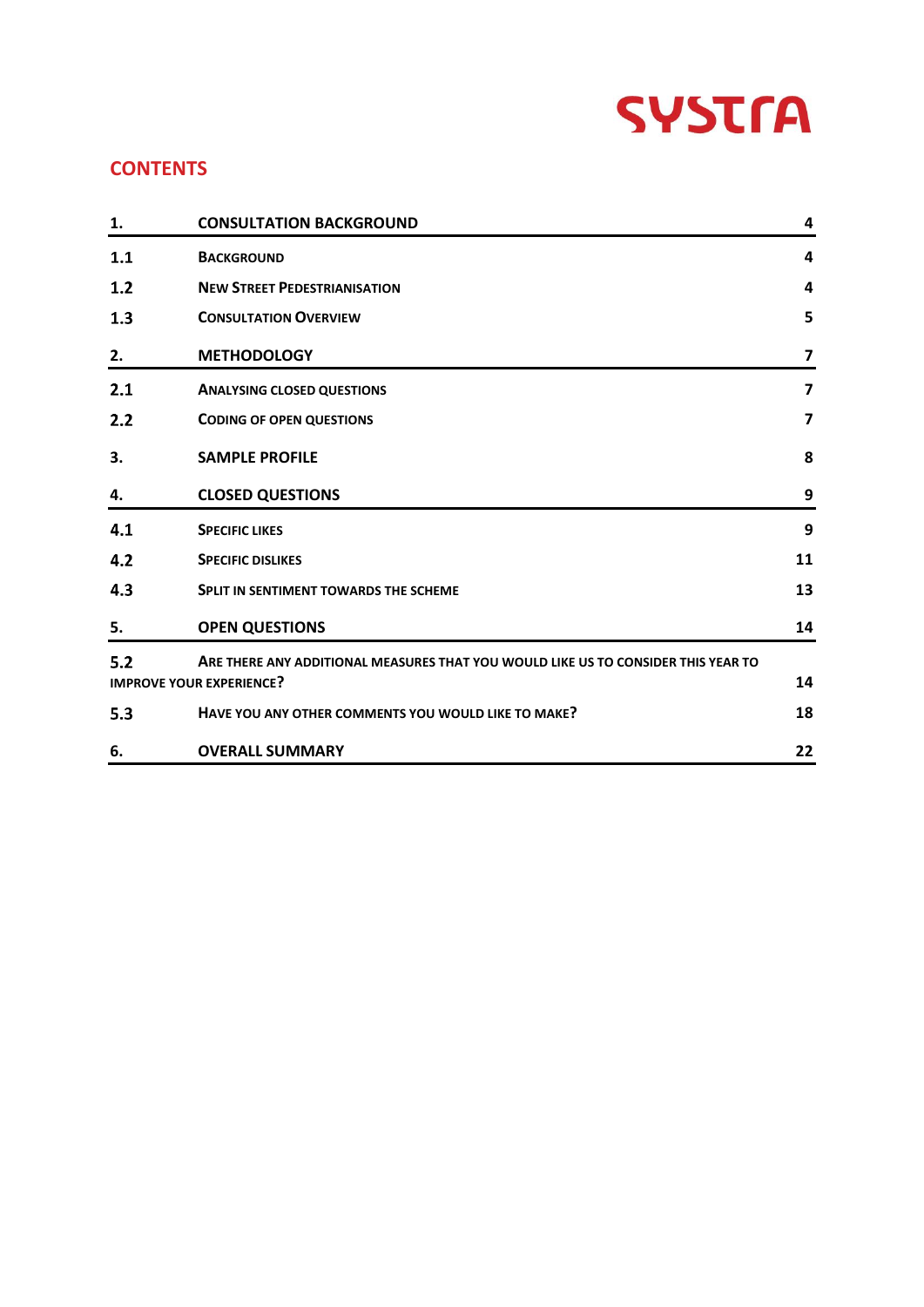

# <span id="page-2-0"></span>**1. CONSULTATION BACKGROUND**

#### <span id="page-2-1"></span> $1.1$ **Background**

- $1.1..1$ COVID-19 has changed the way we live. The provision of safe outdoor spaces that facilitate social distancing is an essential requirement for Summer 2021. NPHET have stated that outdoor living is key to reducing the spread of COVID-19. The Government have asked people *"Think safe, think outdoor"* to allow us to continue through the Recovery phase – with the focus on outdoor activities, both social and economic.
- $1.1.2$ In line with the Programme for Government, 'Our Shared Future', local authorities have been mandated to 'carry out an assessment of their road network, to see where space can be reallocated for pedestrians and cyclists.'
- $1.1..3$ In response to this, Fingal County Council (FCC) has identified New Street, Malahide as a good location for pedestrianisation in line with Government requirements. Government has also asked local authorities to prioritise outdoor dining and FCC will be facilitating this not only in New Street, but on other streets in Malahide where there is a demand from local businesses for licensed access to the public realm.

#### <span id="page-2-2"></span> $1.2$ **New Street Pedestrianisation**

- $1.2..1$ As part of COVID-19 emergency measures to promote social distancing, last summer Fingal County Council (FCC) delivered temporary works to pedestrianise New Street in Malahide.
- $1.2..2$ During the autumn / winter of 2020/21, this scheme was replaced by a temporary one-way layout which provided traffic access along New Street running northbound, with a partially segregated contraflow cycle lane.
- $1.2..3$ Following the Summer 2020 pedestrian trial of New Street and the one-way traffic arrangements currently in operation, the proposal is to **reinstate the pedestrian zone** in the centre of the village from June 2021 in order to provide:
	- A safe environment for the community to enjoy and go about their daily business
	- An opportunity for local businesses to operate under COVID-19 conditions, including permitting the safe use of outdoor space for outdoor dining
	- A Pedestrian Friendly, Age Friendly and Family Friendly Zone.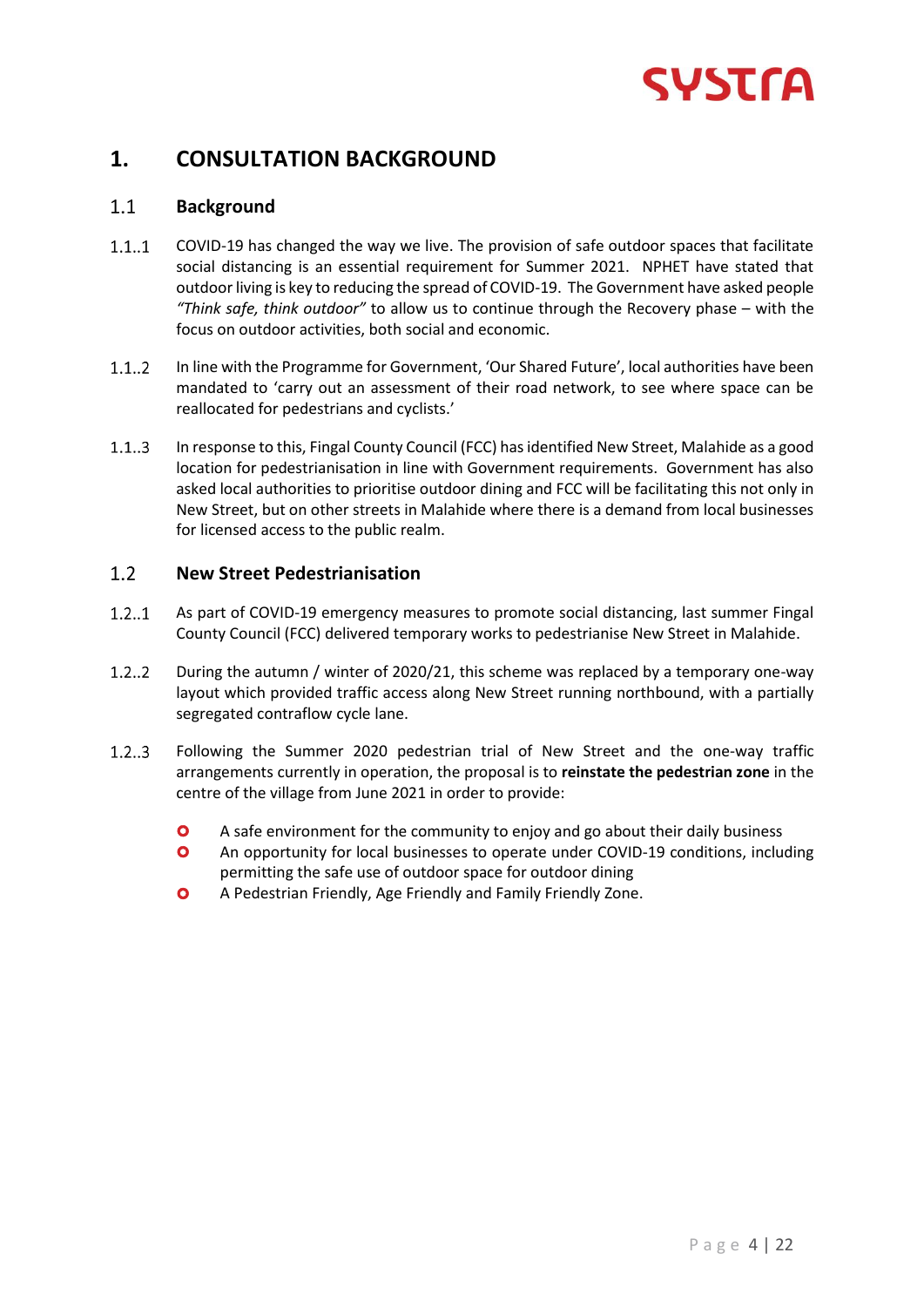

 $1.2..4$ FCC are now delivering a new temporary works layout to return the road to a pedestrianised layout in order to support businesses and provide outdoor dining space. This is illustrated in the figure below.



**Figure 1. Malahide Traffic Management Map – New Street Pedestrian Zone**

#### <span id="page-3-0"></span> $1.3$ **Consultation Overview**

#### *Purpose of the consultation*

- $1.3..1$ To obtain community feedback (from a range of stakeholders including local residents, business owners, employees and visitors to the area), FCC undertook a non-statutory consultation regarding the pedestrianisation.
- $1.3..2$ The purpose of the exercise was to better understand what respondents to the consultation like and dislike about specific aspects of the pedestrianisation, and obtain any further comments or suggestions they might have regarding the scheme.

#### *Consultation Period*

 $1.3..3$ The non-statutory consultation was 'live' between Tuesday  $11<sup>th</sup>$  May – Friday 21<sup>st</sup> May 2021.

#### *Format of survey*

- $1.3.4$ The survey consisted of 8 questions in total, as follows:
	- Questions 1 to 3 obtained personal data from the respondent (name, Eircode, email address) to ensure authenticity of the response.
	- **O** Question 4 collected data on respondent type (their interest in the pedestrianisation of New Street).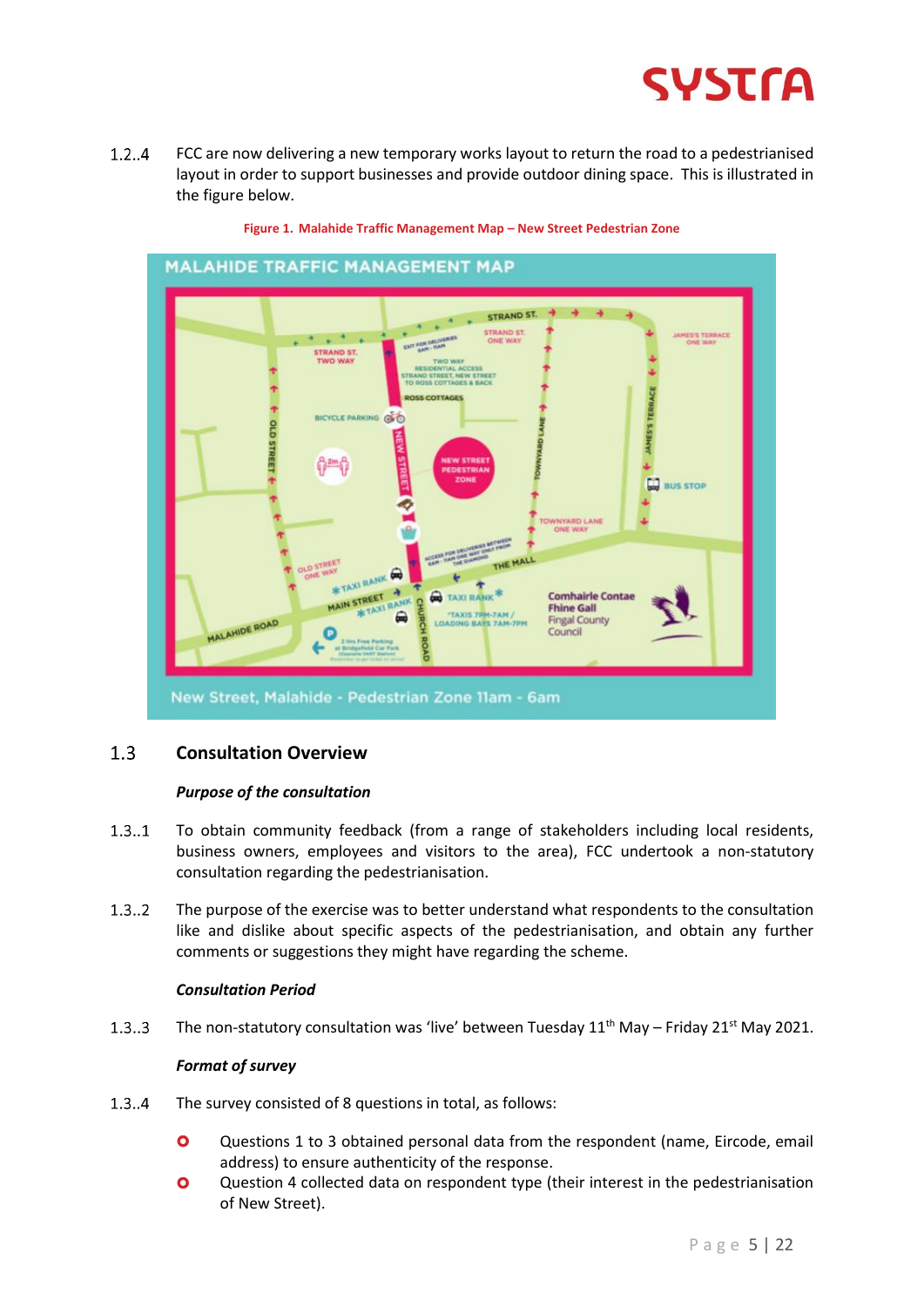

- **Q** Questions 5 and 6 were the main closed questions, in which respondents indicated their likes and dislikes of the proposed pedestrianisation.
- Questions 7 and 8 were the main open-ended questions, in which respondents had a maximum of 250 words to outline any additional measures they would like FCC to consider in order to improve their experience on New Street; and a maximum of 250 words to capture 'other comments'.
- $1.3..5$ The survey was drafted by FCC, and SYSTRA provided feedback on the question wording and answer options. FCC then considered this feedback before finalising the survey.

#### *Response channels*

- $1.3..6$ The consultation survey was hosted online, accessible via FCCs website at the following link: [https://consult.fingal.ie/en/content/new-street-consultation-survey.](https://consult.fingal.ie/en/content/new-street-consultation-survey)
- $1.3..7$ In addition to the webform responses, paper responses were also received, to enable those without internet access to respond to the consultation.
- $1.3..8$ A total of 1,083 responses were received to the consultation survey. Of these:
	- **0** 1,017 responses were received to the online version of the survey;
	- **O** 61 paper responses to the survey were submitted; and
	- **O** 5 full letter responses, submitted by key stakeholders were received.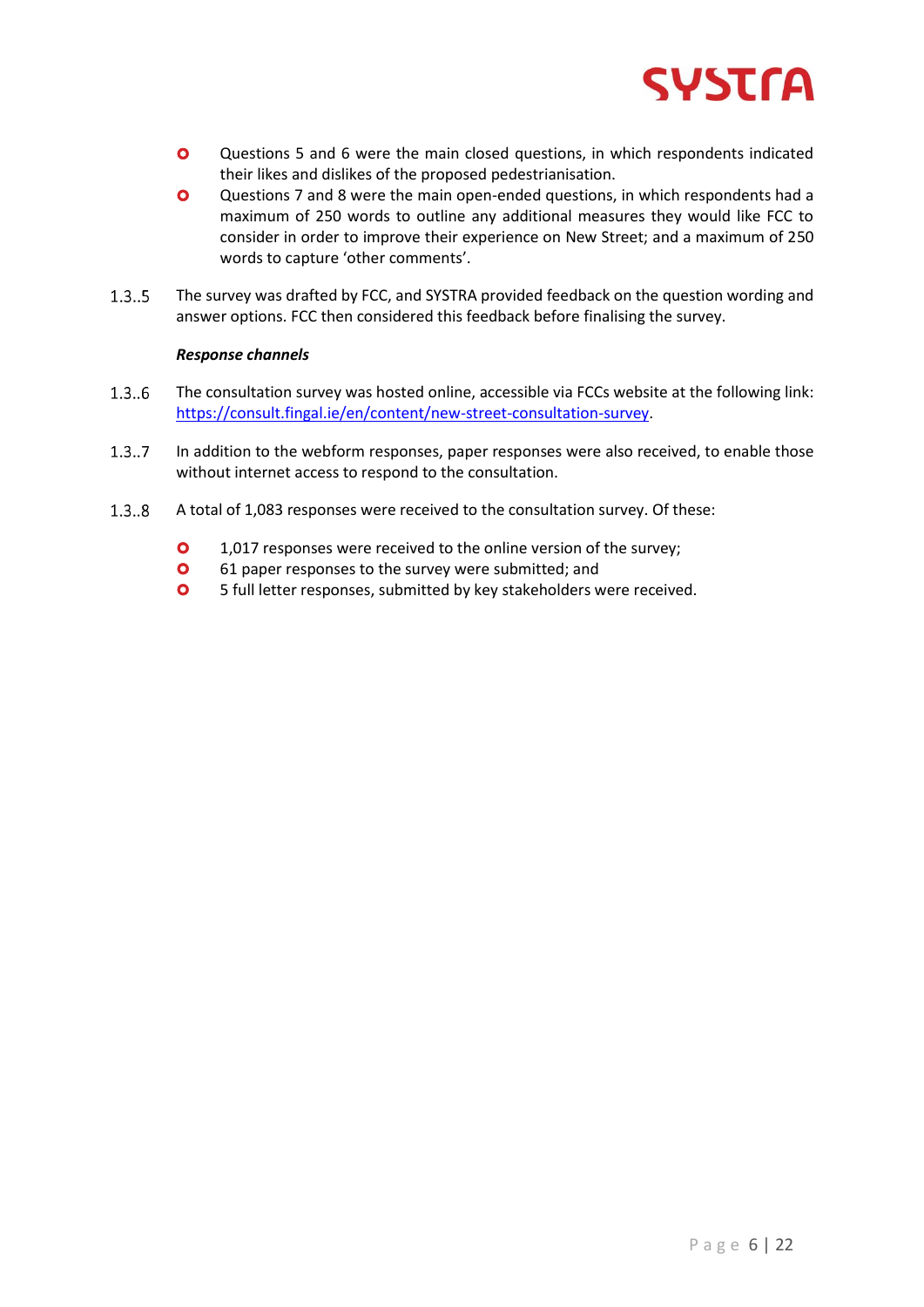

# <span id="page-5-0"></span>**2. METHODOLOGY**

#### <span id="page-5-1"></span> $2.1$ **Analysing closed questions**

- $2.1..1$ Anonymised consultation survey data was transferred by FCC to SYSTRA using a secure file transfer tool.
- $2.1..2$ The data was received in Excel format, which allowed SYSTRA to run overall frequencies on the number of responses to the consultation, the types of respondent, and provide an overview of the likes and dislikes regarding the proposed pedestrianisation at an overall sample level.
- $2.1.3$ Additionally, SYSTRA were able to run crosstabulations on the likes and dislikes questions, in order to identify whether the types of features cited differed by respondent type.

#### <span id="page-5-2"></span> $2.2^{\circ}$ **Coding of open questions**

- $2.2...1$ For the open-ended questions, all comments were read, and each sentiment or idea mentioned was allocated to a code, or 'heading'. These headings (and their relationships) are known as the 'coding framework'.
- $2.2.2$ New codes and sentiments were added as they arose from the responses analysed. This allowed the coding frame to be developed and refined over time, and ensured all views were captured.
- $2.2...3$ Our approach was to code based solely on what the responses stated, and not to interpret or assess whether their comments were valid. This was to ensure that the process of coding was as objective as possible, which in turn maximises inter-coder reliability.
- $2.2.4$ SYSTRA have read, coded, analysed and reported on all responses. As independent, impartial researchers, we believe that we have a duty to society to ensure that we report findings accurately, and with honesty. In adherence to our industry guidelines, we have not been selective in our reporting, and we provide insight into both commonly and uncommonly cited themes referenced by respondents.
- $2.2.5$ As with all analysis of qualitative data, it should be noted that:
	- **O** The views and opinions reported are the views and perceptions of respondents and are not necessarily factually correct;
	- Qualitative data, particularly in instances where the sample is self-selecting, does not provide a statistically representative sample. Instead, it ensures the views and opinions of different types of people are heard; and
	- **O** Whilst we have provided numbers to illustrate the prevalence of each sentiment, this engagement process cannot be seen as a 'vote' and we do not attempt to draw conclusions about what the 'best' suggestion might be, based on the number of people offering positive or negative comments about a particular suggestion.
- $2.2.6$ To keep this Technical Note concise, this note includes details of the key themes, and the most commonly cited sub-themes and sentiments within them only. A full set of every code assigned in this consultation analysis and their prevalence can be found in Appendix A.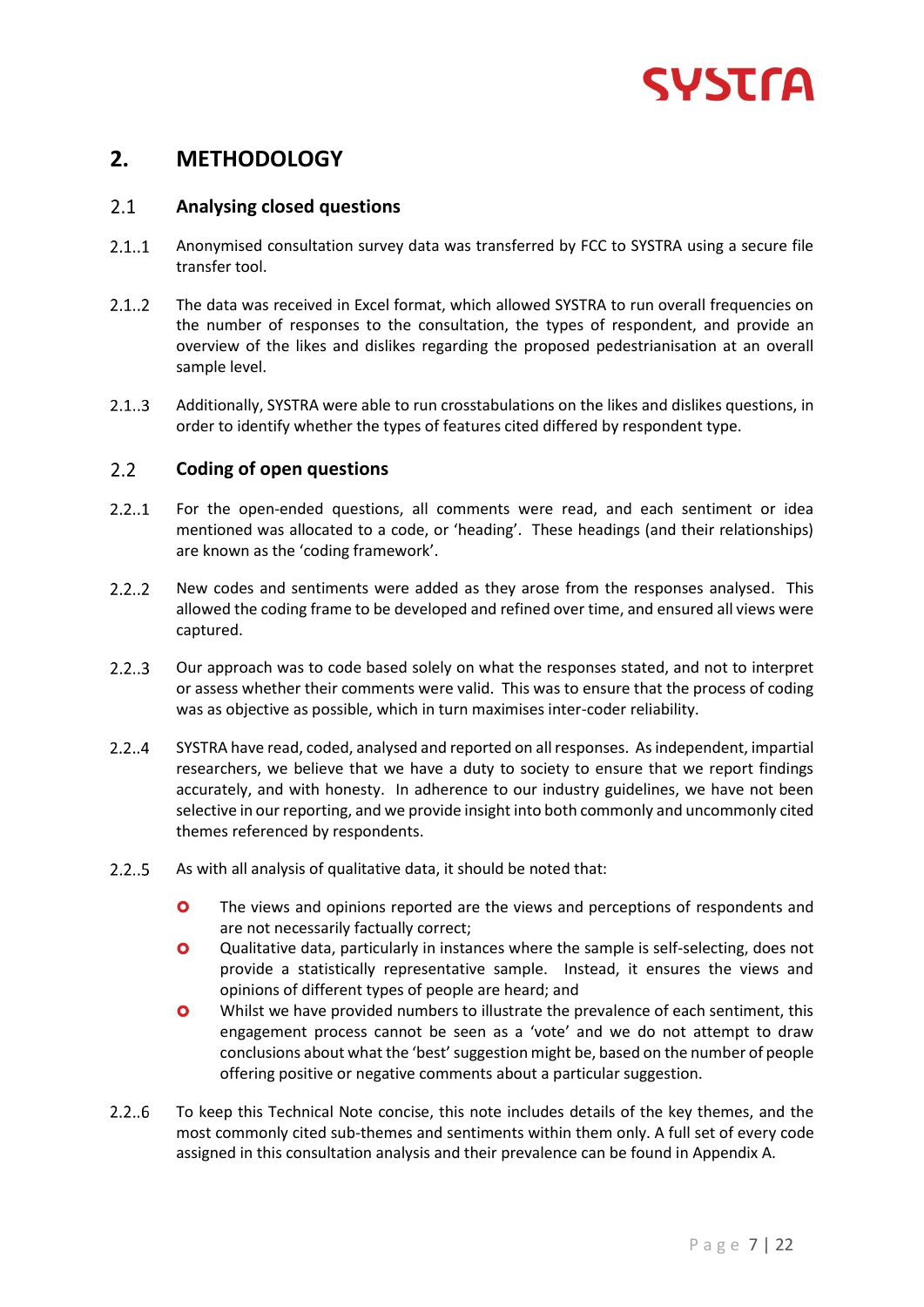

# <span id="page-6-0"></span>**3. SAMPLE PROFILE**

The majority of respondents (83%) were local residents, with a further 13% of respondents  $3.1..1$ being visitors to the area.

| <b>TYPE OF RESPONDENT</b>       | <b>COUNT</b> | <b>PERCENTAGE</b> |  |  |  |  |
|---------------------------------|--------------|-------------------|--|--|--|--|
| <b>Local Resident</b>           | 890          | 83%               |  |  |  |  |
| Visitor                         | 142          | 13%               |  |  |  |  |
| <b>Local Business Owner</b>     | 42           | 4%                |  |  |  |  |
| Local Employee                  | 38           | 4%                |  |  |  |  |
| <b>Community Representative</b> | 12           | 1%                |  |  |  |  |
| <b>Elected Representative</b>   | 9            | 1%                |  |  |  |  |
| Stakeholder Letter Response     | 5            | 1%                |  |  |  |  |
| None                            | 11           | 1%                |  |  |  |  |
| <b>Total</b>                    | 1,083        | 100%              |  |  |  |  |

#### **Table 1. Type of respondent (Multi-Select)**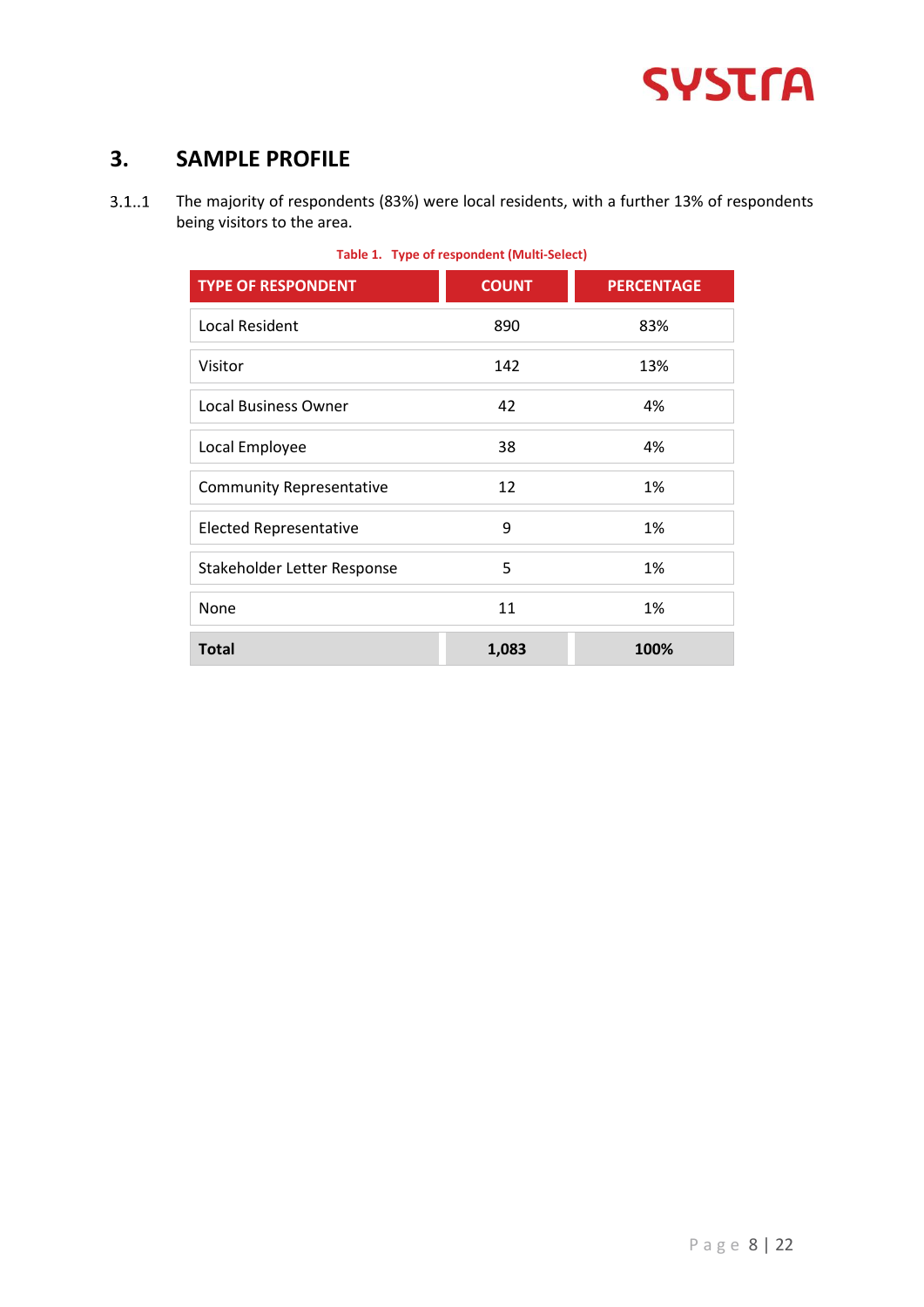

# <span id="page-7-0"></span>**4. CLOSED QUESTIONS**

#### <span id="page-7-1"></span> $4.1$ **Specific likes**

- $4.1..1$ The results of the responses to the closed questions are based on the 1,078 respondents who answered the consultation survey questions.
- $4.1..2$ Respondents to the consultation survey were asked to indicate what they liked about the proposed pedestrianisation. The two most commonly cited likes, selected by around 2 in 5 respondents, were a 'Safer street to enjoy' (41%), and an 'Enhanced outdoor dining experience' (39%).

**Table 2. What respondents like about the proposed pedestrianisation (Multi-Select)**

| <b>LIKES</b>                          | <b>COUNT</b> | <b>PERCENTAGE</b> |
|---------------------------------------|--------------|-------------------|
| Safer Street to enjoy                 | 443          | 41%               |
| Enhanced outdoor dining<br>experience | 424          | 39%               |
| Nicer shopping environment            | 310          | 29%               |
| Improved air quality                  | 295          | 27%               |
| Ability to social distance            | 271          | 25%               |
| None                                  | 466          | 43%               |
| <b>Total</b>                          | 1,078        | 100%              |

- $4.1...3$ There were some variations between residents and visitors with regards to the features of the pedestrianisation which they liked. Overall, visitors to the area were more likely to select each of the likes presented in the survey than local residents.
- $4.1.4$ The base sizes for other groups are much lower, and therefore, the results for the other segments should be interpreted with a greater degree of caution before any robust conclusions can be drawn.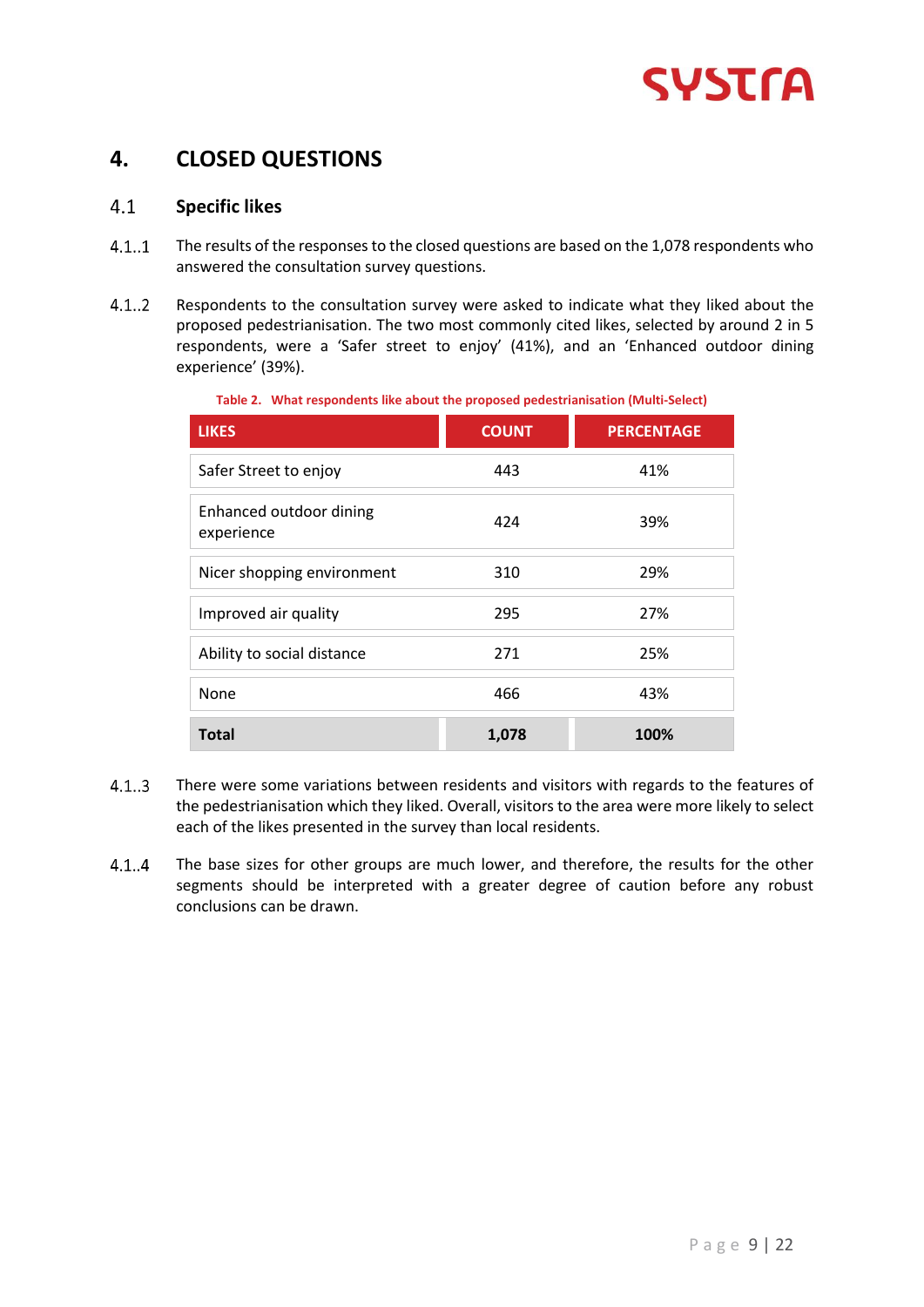

|                                             | PERCENTAGE OF RESPONDENTS CITING EACH FEATURE |                                          |                          |                |                        |                     |             |
|---------------------------------------------|-----------------------------------------------|------------------------------------------|--------------------------|----------------|------------------------|---------------------|-------------|
| <b>Likes</b>                                | Local<br><b>Resident</b>                      | Local<br><b>Business</b><br><b>Owner</b> | Local<br><b>Employee</b> | <b>Visitor</b> | <b>Elected</b><br>Rep. | Commun-<br>ity Rep. | <b>None</b> |
| Safer Street<br>to enjoy                    | 38%                                           | 40%                                      | 39%                      | 68%            | 44%                    | 42%                 | 9%          |
| Enhanced<br>outdoor<br>dining<br>experience | 36%                                           | 45%                                      | 53%                      | 65%            | 67%                    | 50%                 | 18%         |
| Nicer<br>shopping<br>environment            | 26%                                           | 38%                                      | 39%                      | 50%            | 56%                    | 50%                 | 9%          |
| Improved air<br>quality                     | 24%                                           | 29%                                      | 39%                      | 50%            | 56%                    | 33%                 | 9%          |
| Ability to<br>social<br>distance            | 22%                                           | 26%                                      | 37%                      | 45%            | 44%                    | 50%                 | 18%         |
| None                                        | 47%                                           | 45%                                      | 39%                      | 20%            | 33%                    | 8%                  | 73%         |
| Count                                       | 890                                           | 42                                       | 38                       | 142            | 9                      | 12                  | 11          |

#### **Table 3. What respondents like about the proposed pedestrianisation, split by respondent type (Multi-Select)**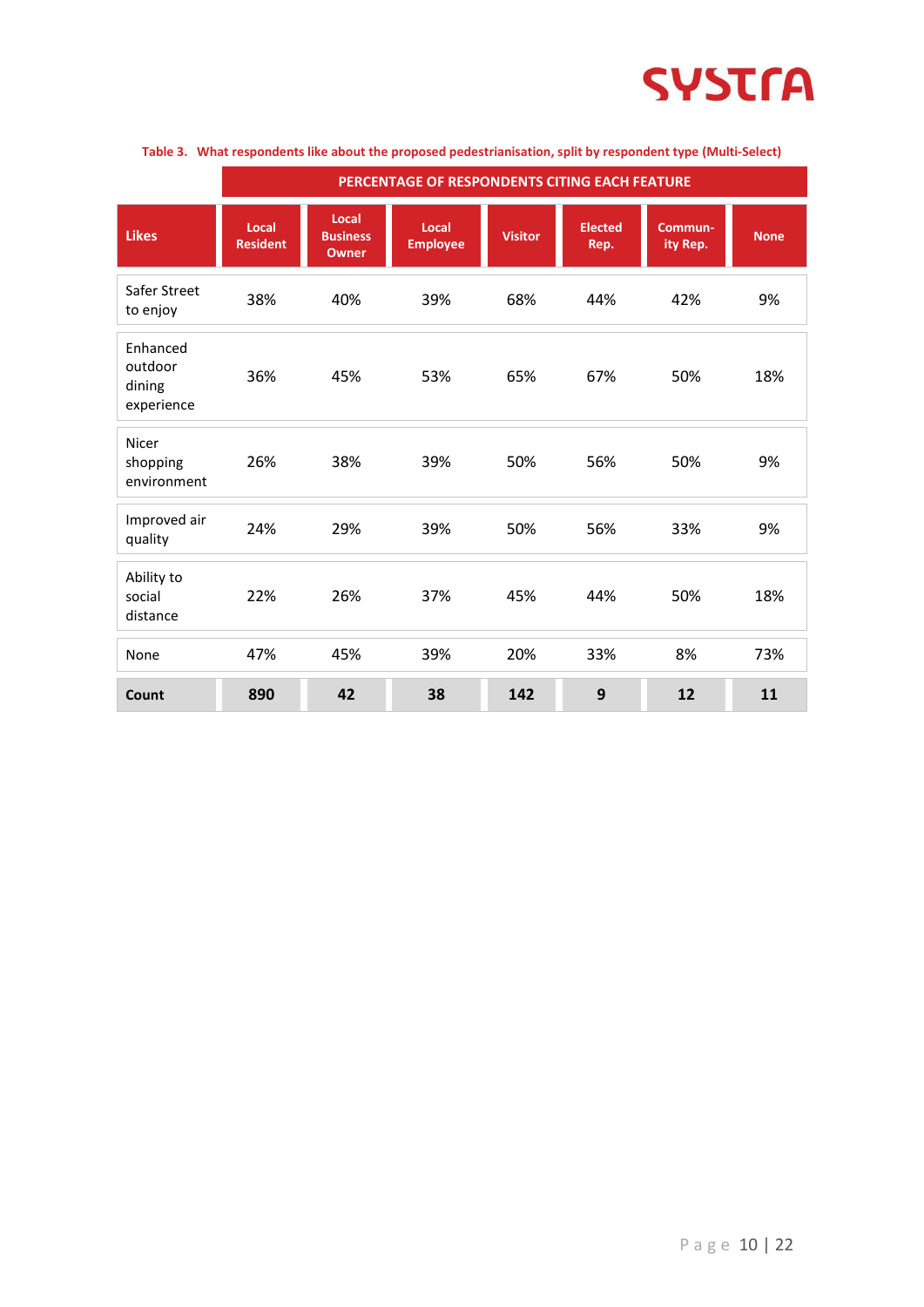

#### <span id="page-9-0"></span> $4.2$ **Specific dislikes**

- $4.2..1$ Respondents to the consultation survey were asked to indicate what they disliked about the proposed pedestrianisation.
- $4.2..2$ The most commonly cited dislike selected by 45% of respondents was 'Changes to traffic regime in the area'. The next most commonly selected dislike was 'Re-routed access for residents and/or bus', cited by just under 2 in 5 respondents (37%).

**Table 4. What respondents dislike about the proposed pedestrianisation (Multi-Select)**

| <b>DISLIKES</b>                                                     | <b>COUNT</b> | <b>PERCENTAGE</b> |
|---------------------------------------------------------------------|--------------|-------------------|
| Changes to traffic regime in the<br>area                            | 483          | 45%               |
| Rerouted access for residents<br>and/or bus                         | 404          | 37%               |
| <b>Access to Health Centre</b>                                      | 275          | 26%               |
| Effect on trade                                                     | 274          | 25%               |
| Outdoor dining experience                                           | 244          | 23%               |
| Effect of car parking moved from<br>New St. to Bridgefield Car park | 217          | 20%               |
| None                                                                | 366          | 34%               |
| <b>Total</b>                                                        | 1,078        | 100%              |

- $4.2..3$ There were some variations between residents and visitors with regards to the features of the pedestrianisation which they disliked. Overall, local residents were more likely to select each of the dislikes presented in the survey than visitors.
- $4.2..4$ Once again, it must be emphasised that the base sizes for other groups are much lower, and therefore, the results for the other segments should be interpreted with a greater degree of caution before any robust conclusions can be drawn.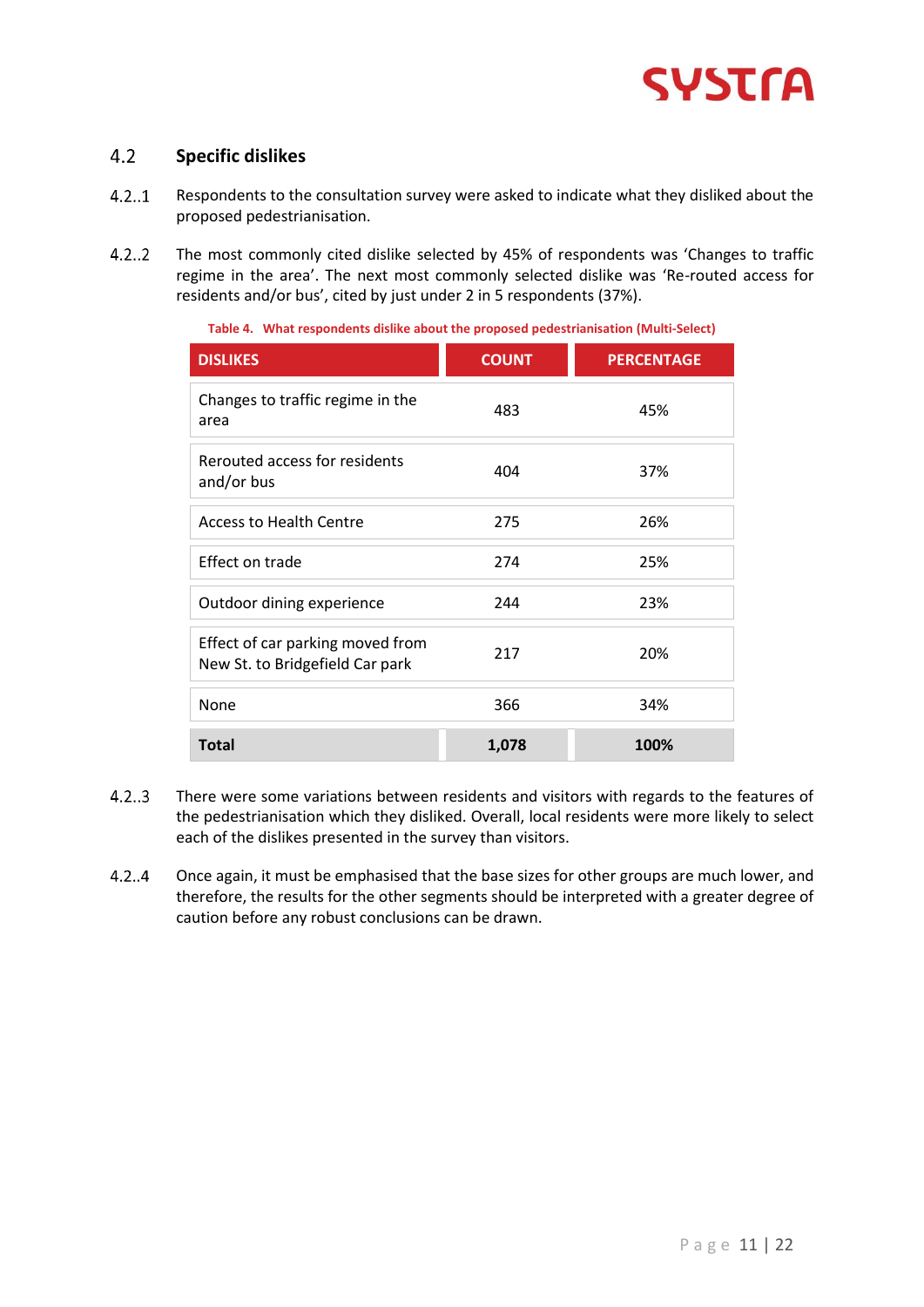

|                                                                                    | PERCENTAGE OF RESPONDENTS CITING EACH FEATURE |                                          |                          |                |                        |                     |             |
|------------------------------------------------------------------------------------|-----------------------------------------------|------------------------------------------|--------------------------|----------------|------------------------|---------------------|-------------|
| <b>Dislikes</b>                                                                    | Local<br><b>Resident</b>                      | Local<br><b>Business</b><br><b>Owner</b> | Local<br><b>Employee</b> | <b>Visitor</b> | <b>Elected</b><br>Rep. | Commun-<br>ity Rep. | <b>None</b> |
| Changes to<br>traffic<br>regime in<br>the area                                     | 49%                                           | 60%                                      | 50%                      | 18%            | 11%                    | 58%                 | 73%         |
| Rerouted<br>access for<br>residents<br>and/or bus                                  | 41%                                           | 45%                                      | 29%                      | 16%            | 44%                    | 17%                 | 82%         |
| Access to<br>Health<br>Centre                                                      | 28%                                           | 31%                                      | 21%                      | 8%             | 22%                    | 17%                 | 73%         |
| Effect on<br>trade                                                                 | 27%                                           | 45%                                      | 29%                      | 17%            | 22%                    | 8%                  | 55%         |
| Outdoor<br>dining<br>experience                                                    | 24%                                           | 29%                                      | 21%                      | 12%            | 11%                    | 8%                  | 55%         |
| Effect of<br>car parking<br>moved<br>from New<br>St. to<br>Bridgefield<br>Car park | 21%                                           | 33%                                      | 24%                      | 13%            | 11%                    | 8%                  | 64%         |
| None                                                                               | 30%                                           | 29%                                      | 34%                      | 63%            | 44%                    | 25%                 | 18%         |
| Count                                                                              | 890                                           | 42                                       | 38                       | 142            | 9                      | 12                  | 11          |

#### **Table 5. What respondents dislike about the proposed pedestrianisation, split by respondent type (Multi-Select)**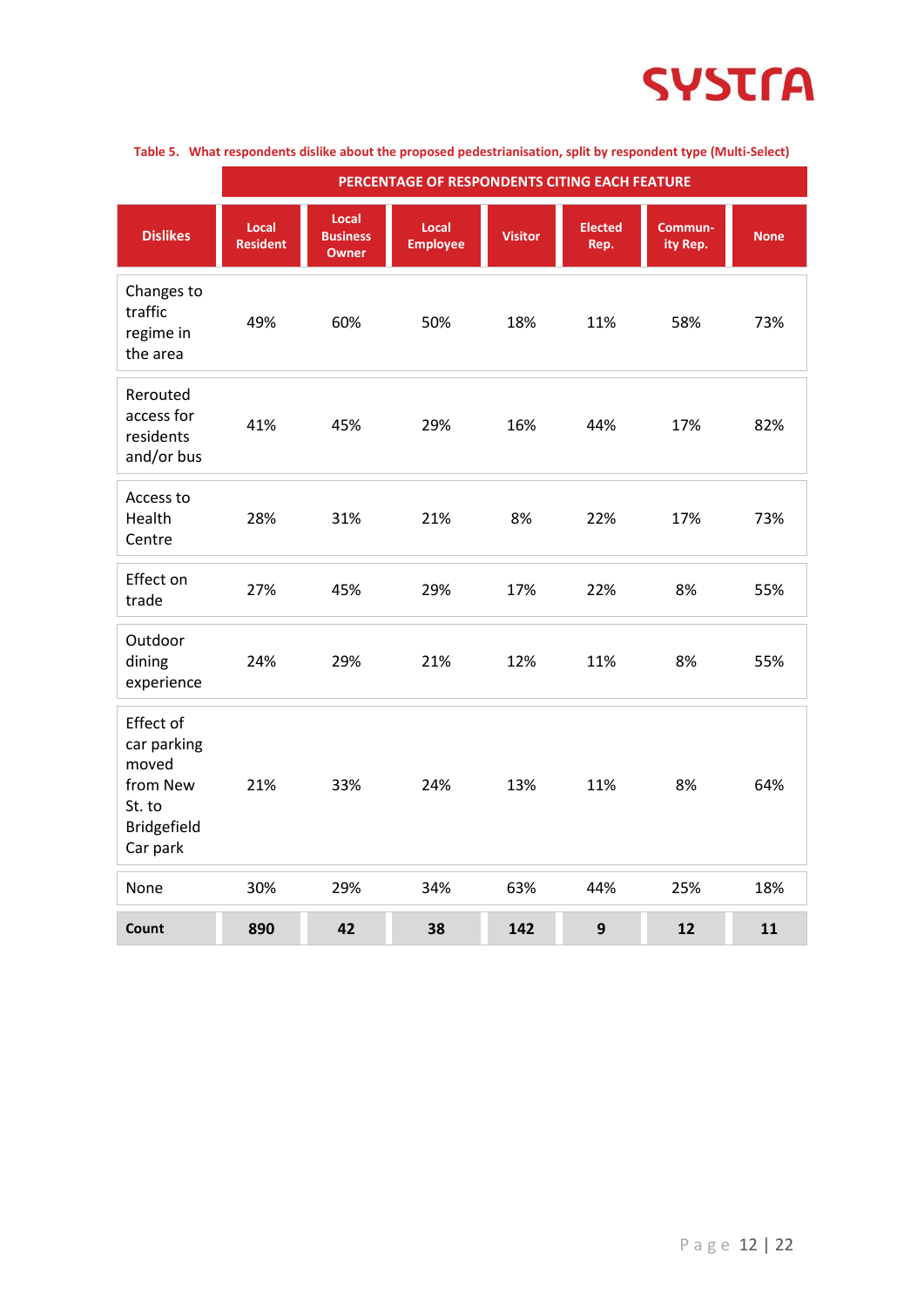

#### <span id="page-11-0"></span> $4.3$ **Split in sentiment towards the scheme**

 $4.3.1$ Sentiment towards the scheme was split, broadly equally, between those who liked at least one thing about the scheme (55%) and those who disliked at least one aspect (58%).

**Figure 2. Number of likes and dislikes selected by respondents**



- $4.3..2$ In addition, further evidence of the overall split in opinion can be found by comparing the share of respondents who selected what they liked or disliked about the pedestrianisation only, versus those who both like and dislike elements of the scheme.
- $4.3...3$ Overall, only 16% of respondents both liked and disliked elements of the scheme, demonstrating that the majority are either 'pro' or 'anti' pedestrianisation.

**Figure 3. Respondents who like and dislike elements of the scheme, relative to those who only like or dislike elements**



Did the respondent select likes AND dislikes?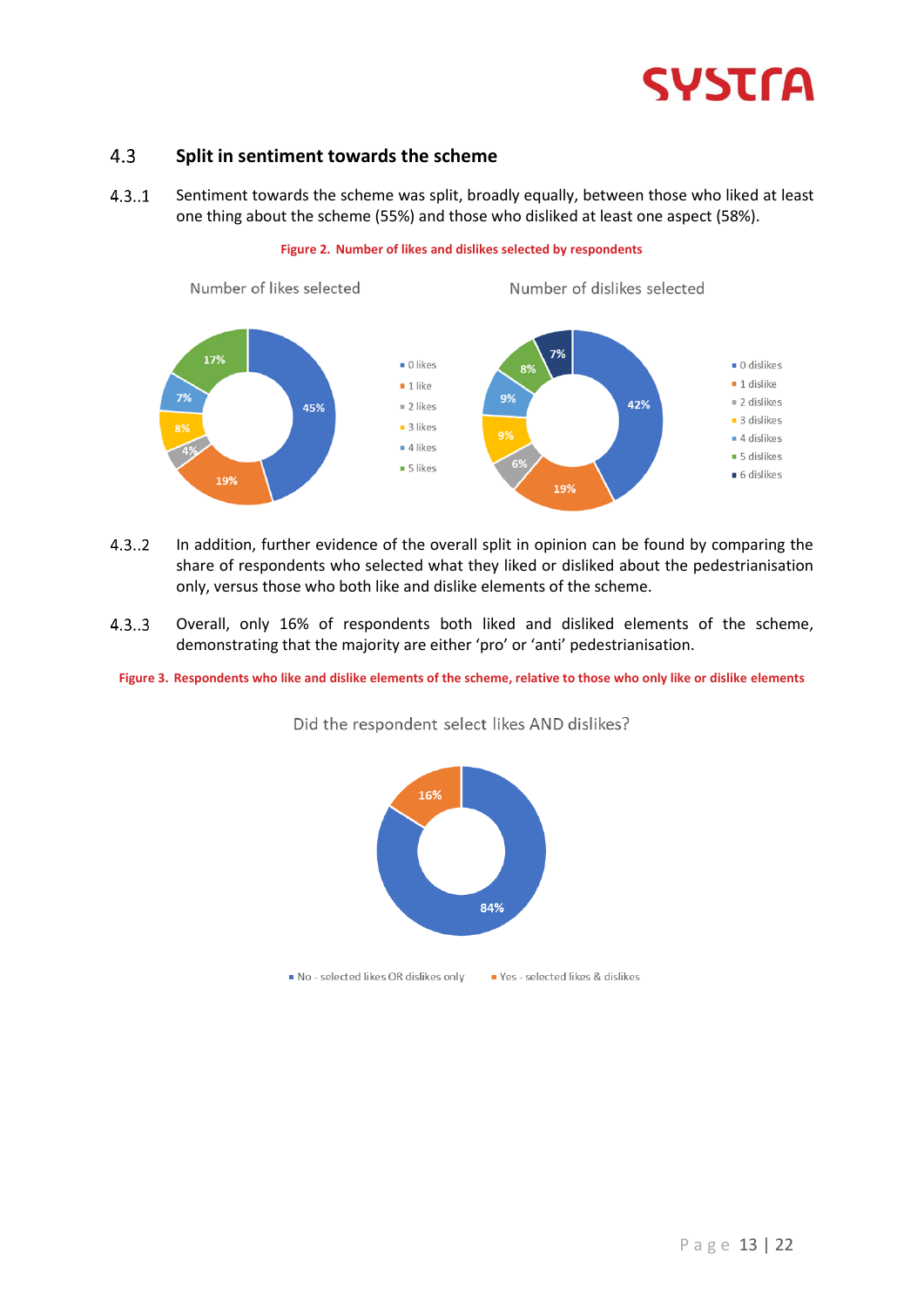

# <span id="page-12-0"></span>**5. OPEN QUESTIONS**

- $5.1.1$ In addition to the closed questions in the consultation survey, there were also two main open questions, as follows:
	- **O** Are there any additional measures that you would like us to consider this year to improve your experience?
	- **O** Have you any other comments you would like to make?
- $5.1..2$ Full details of every sub-theme and sentiments raised in response to this question are detailed in Table 1 and Table 2 of Appendix A.
- $5.1...3$ For the purposes of keeping the Technical Note concise, the following sub-chapters in this section outline the most commonly cited sub-themes and sentiments raised under each overall themes shown in Table 6 and Table 7 of this Technical Note.

#### <span id="page-12-1"></span> $5.2$ **Are there any additional measures that you would like us to consider this year to improve your experience?**

- $5.2...1$ Of the 1,083 respondents to the consultation, 969 (89%) provided comments to the question regarding additional measures that should be considered.
- $5.2.2$ From these responses, a total of 1,687 separate comments were collated and analysed (some respondents commented on multiple aspects of the pedestrianisation).
- $5.2...3$ The overall themes which emerged from the analysis of this question were as follows:

#### **Table 6. Are there any additional measures that you would like us to consider this year to improve your experience?**

| <b>KEY THEME</b>                        | <b>COUNT OF</b><br><b>COMMENTS</b> | <b>PERCENTAGE OF ALL</b><br><b>COMMENTS</b> |
|-----------------------------------------|------------------------------------|---------------------------------------------|
| <b>Additional measures</b>              | 717                                | 43%                                         |
| Negative comments                       | 450                                | 27%                                         |
| Reject proposals                        | 235                                | 14%                                         |
| Support proposals                       | 88                                 | 5%                                          |
| Alternative suggestion                  | 79                                 | 5%                                          |
| Comment on consultation                 | 66                                 | 4%                                          |
| <b>Comment on Fingal County Council</b> | 26                                 | 2%                                          |
| <b>Unrelated comments</b>               | 14                                 | 1%                                          |
| Unclear sentiment                       | 12                                 | 1%                                          |
| <b>Total</b>                            | 1,687                              | 100%                                        |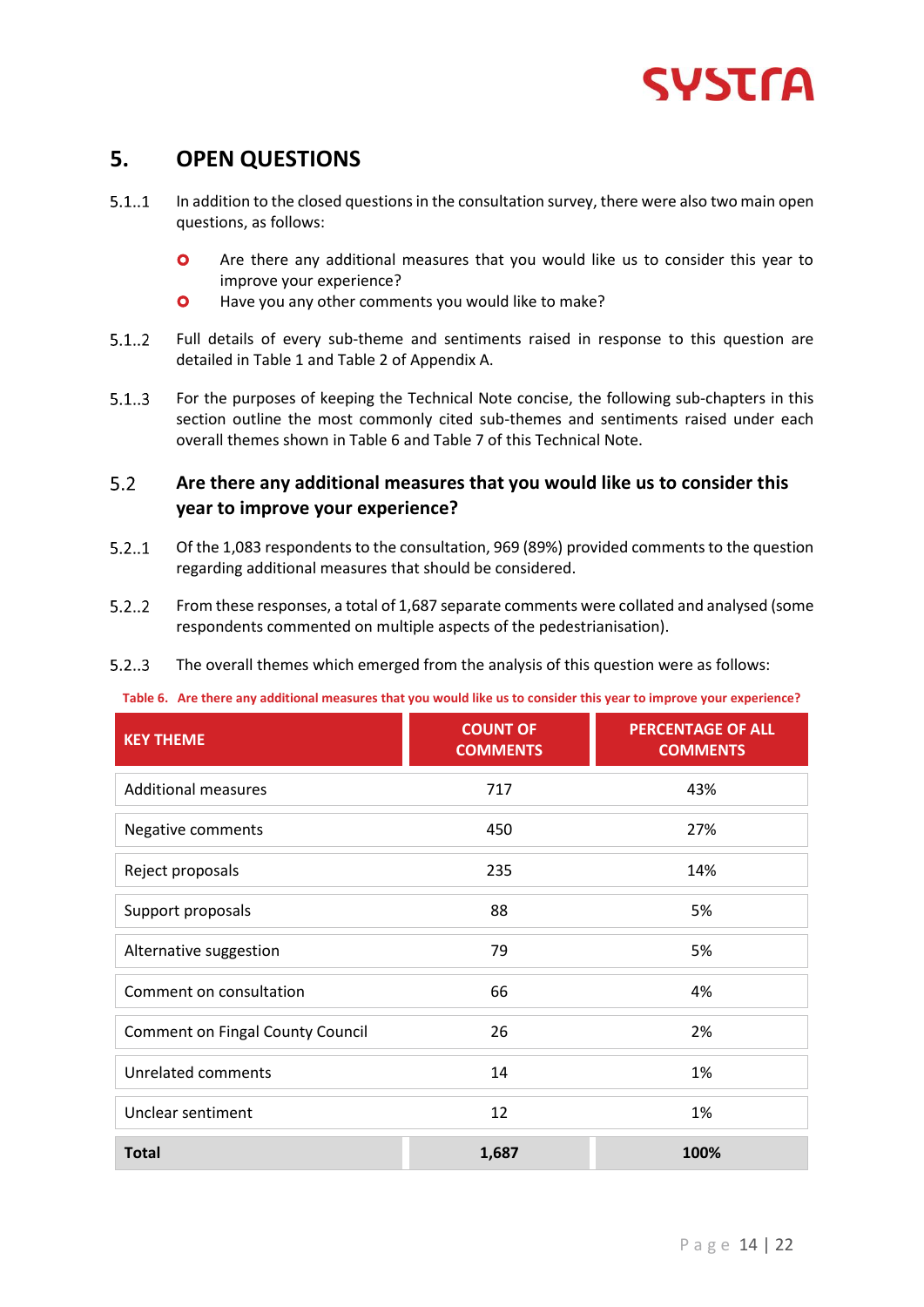

## *Additional measures*

- $5.2.4$ A total of 717 comments were related to additional measures which should be considered. The most commonly cited sub-themes and sentiments within the theme of 'Additional measures' were as follows
	- **O** Measures to prevent Antisocial Behaviour (213 comments)
		- Increased security more Security Staff/Gardai
		- Address outdoor alcohol consumption unspecified
		- Increased security CCTV
	- **O** Improve Amenities (115 comments)
		- Improvements street furniture/benches/outdoor seating
		- ⚫ More/improved public toilets
		- ⚫ More bins
	- **O** Improve Street Environment (107 comments)
		- ⚫ Keep pavements/streets clean
		- Remove obstacles/planters/bollards for accessibility
		- Retractable canopy over part or all of new street
	- **O** Improve Walking Infrastructure (79 comments)
		- ⚫ Widen pavements
		- Fix broken pavements
		- ⚫ Improved walking infrastructure/connectivity
	- **O** Improve Cycle Infrastructure (67 comments)
		- ⚫ Improved cycle infrastructure/connectivity
		- Segregated cycle lane general
		- ⚫ More cycle parking

## *Negative comments*

- A total of 450 comments were related to general negative comments regarding the  $5.2.5$ pedestrianisation. The most commonly cited sub-themes and sentiments within the theme of 'Negative comments' were as follows:
	- **O** Anti-social Behaviour (166 comments)
		- ⚫ General comment
		- Concerns over alcohol being served outside
		- Concerns over safety/gangs/violence
	- **O** Traffic concerns (80 comments)
		- ⚫ Increased congestion
		- ⚫ Diversion of traffic residential streets
	- **O** Street Environment (49 comments)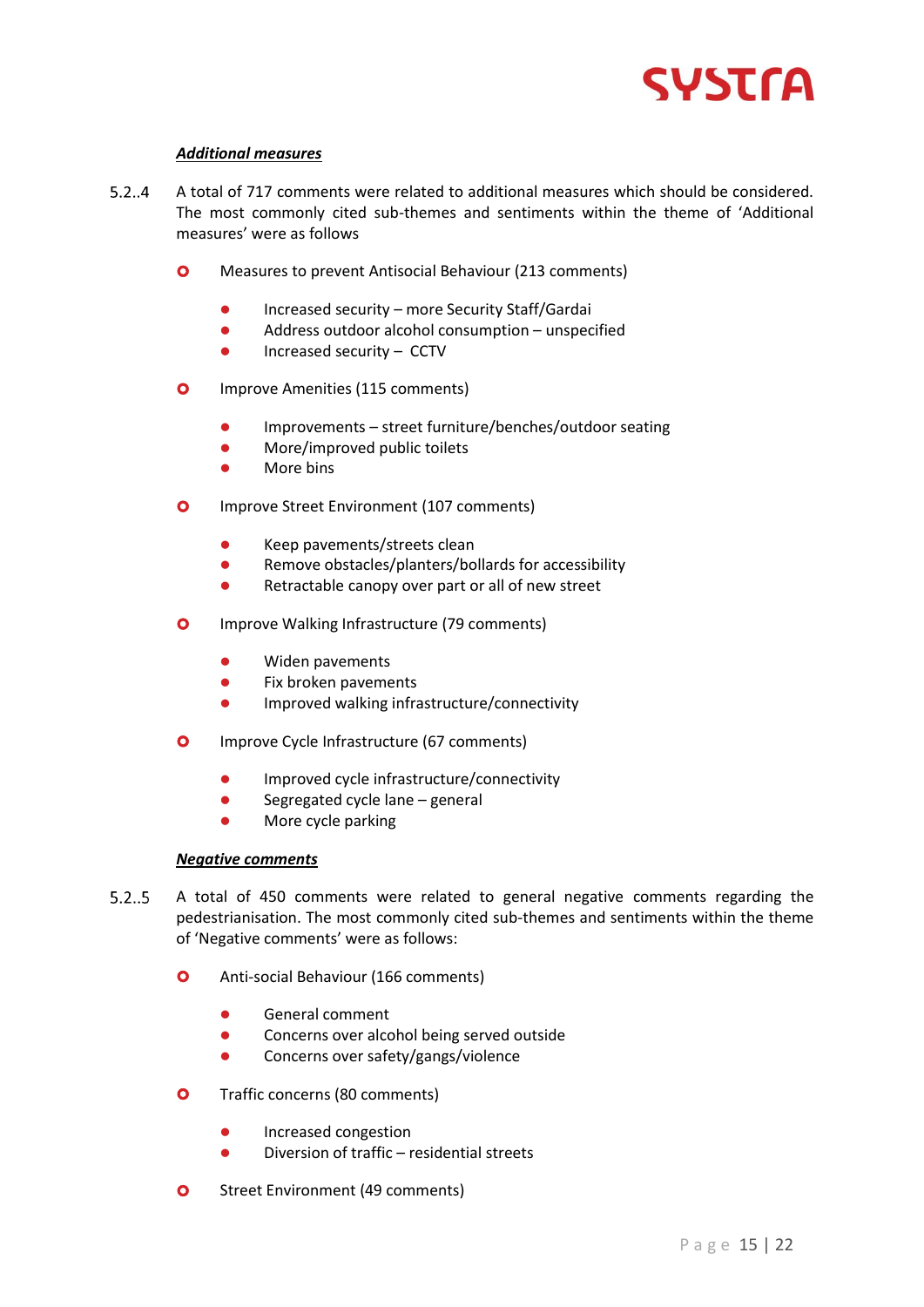

- ⚫ General comment
- ⚫ Visual appearance seating
- **O** Road safety (46 comments)
	- Negative impact on road safety Malahide Sea Scouts
	- Negative impact on road safety unspecified
	- ⚫ One-way street is unsafe
- **O** Impact on residents (44 comments)
	- Residents not prioritised
	- Residents are unhappy with the changes

## *Reject proposals*

- $5.2..6$ A total of 235 comments were related to rejection of the proposed pedestrianisation. The most commonly cited sub-themes and sentiments within the theme of 'Reject proposals' were as follows
	- **O** Reject street changes (103 comments)
		- ⚫ Oppose one-way street and pedestrianisation combined
		- ⚫ General (unspecified)
	- **O** Reject pedestrianisation (93 comments)
		- ⚫ General rejection
	- **O** Reject one-way street (58 comments)
		- ⚫ General rejection

## *Support proposals*

- $5.2..7$ A total of 88 comments were related to support of the proposed pedestrianisation. The most commonly cited sentiments within the theme of 'Support proposals' were as follows:
	- **O** General support of the scheme
	- **O** Make the scheme permanent
	- **O** Pedestrianise more areas

## *Alternative suggestion*

- $5.2.8$ A total of 79 comments were related to alternative suggestions to the pedestrianisation. The most commonly cited sub-themes and sentiments within the theme of 'Alternative suggestion' were as follows
	- **O** Public Realm Strategy (29 comments)
		- Implement public realm strategy
	- **O** Part-time closure (19 comments)
		- Certain times of days only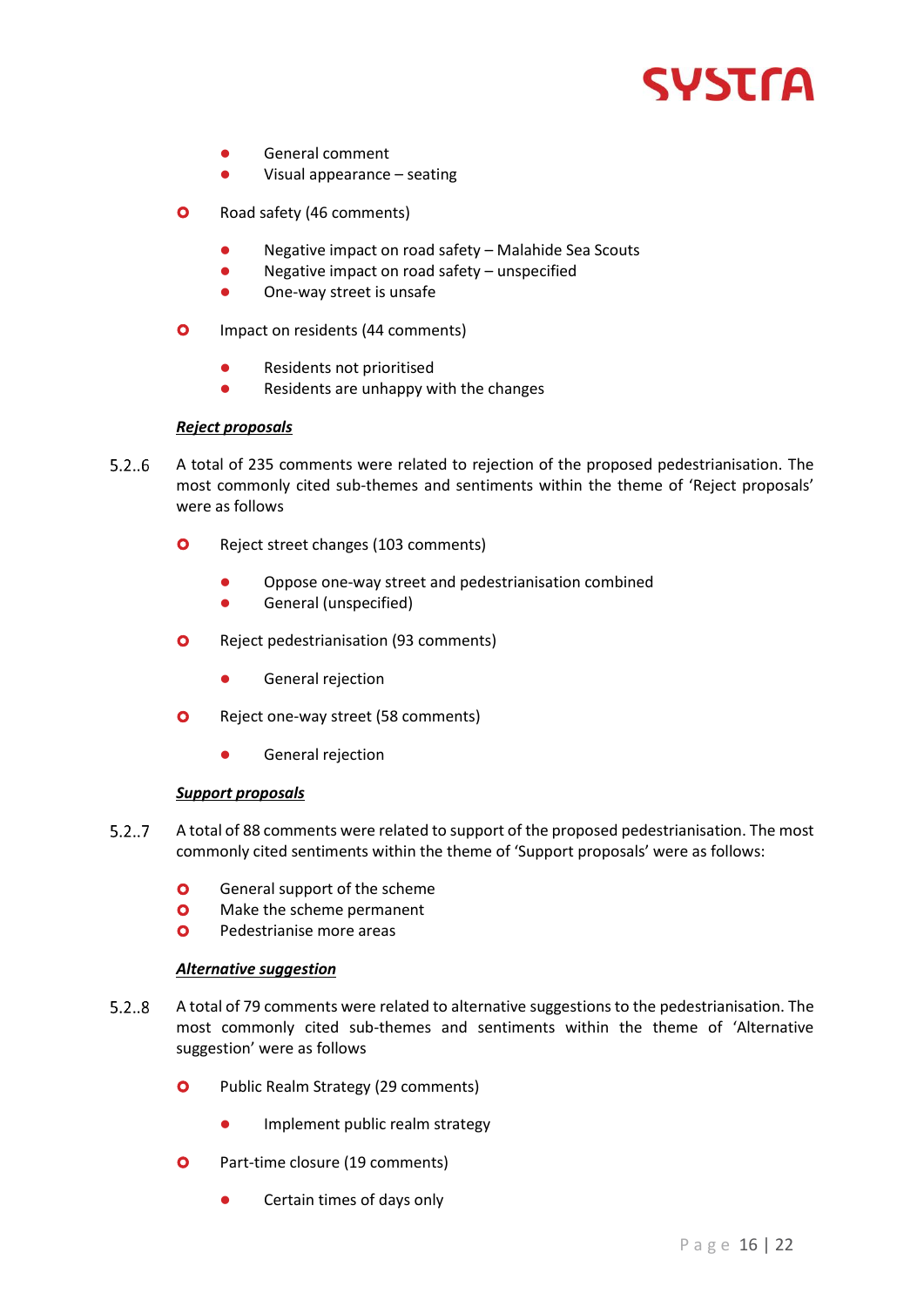

- Summer/Spring only
- **O** Widen footpaths, have two-way traffic (11 comments)

#### *Comments on consultation*

- $5.2.9$ A total of 66 comments were related to the process of consultation itself. The most commonly cited sub-themes and sentiments within the theme of 'Comment on consultation' were as follows:
	- **O** More consultation needed (44 comments)
		- Consultation needed with residents
		- Consultation needed with businesses
	- **O** Current consultation is insufficient (20 comments)
		- ⚫ No reason specified
		- Consultation not conducted prior to the project commencing

## *Comments on Fingal County Council*

- 5.2..10 A total of 26 comments were related to perceptions of FCC. The most commonly cited sentiments within the theme of 'Comments on Fingal County Council' were as follows:
	- **O** Not listening to residents
	- **O** General dissatisfaction towards the council

## *Unrelated comments*

- A total of 14 comments were unrelated to the consultation. A few examples of 'unrelated comments' to the consultation include:
	- **O** Fix potholes
	- **O** Malahide is becoming too busy/populous
	- **O** PPE for surf/kayak school

## *Unclear sentiment*

A total of 12 comments to the consultation were assigned as 'unclear sentiment'. This code was assigned in instances where the sentence, spelling or grammar meant that coders could not confidently assign any code to the response.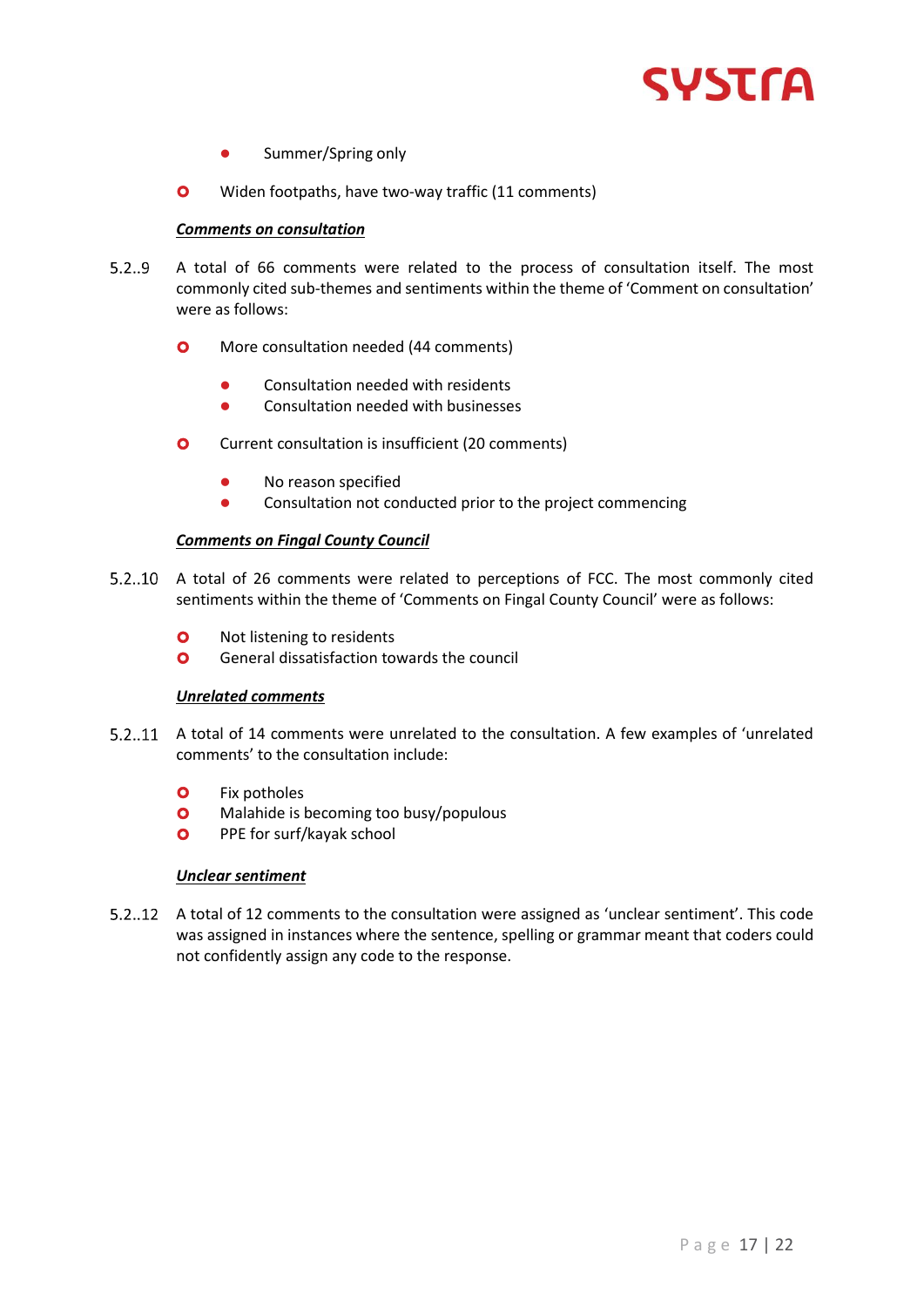

#### <span id="page-16-0"></span> $5.3$ **Have you any other comments you would like to make?**

- $5.3..1$ Of the 1,083 respondents to the consultation, 831 (77%) provided responses to the question which enabled them to provide other comments regarding the pedestrianisation.
- $5.3.2$ From these responses, a total of 1,282 separate comments were collated and analysed (some respondents commented on multiple aspects of the pedestrianisation).
- $5.3...3$ The overall themes which emerged from the analysis of this question were as follows:

| <b>KEY THEME</b>                        | <b>COUNT OF</b><br><b>COMMENTS</b> | <b>PERCENTAGE OF ALL</b><br><b>COMMENTS</b> |
|-----------------------------------------|------------------------------------|---------------------------------------------|
| Negative comments                       | 568                                | 44%                                         |
| <b>Additional measures</b>              | 203                                | 16%                                         |
| Support proposals                       | 195                                | 15%                                         |
| Reject proposals                        | 124                                | 10%                                         |
| Comment on consultation                 | 78                                 | 6%                                          |
| <b>Comment on Fingal County Council</b> | 64                                 | 5%                                          |
| Alternative suggestion                  | 36                                 | 3%                                          |
| Unclear sentiment                       | 10                                 | 1%                                          |
| <b>Unrelated comments</b>               | 4                                  | 0%                                          |
| <b>Total</b>                            | 1,282                              | 100%                                        |

**Table 7. Have you any other comments you would like to make?**

#### *Negative comments*

- $5.3.4$ A total of 568 comments were related to general negative comments regarding the pedestrianisation. The most commonly cited sub-themes and sentiments within the theme of 'Negative comments' were as follows:
	- **O** Anti-social Behaviour (194 comments)
		- ⚫ General comments
		- Concerns over alcohol being served outside
		- Concerns over safety/gangs/violence
	- **O** Impact on residents (101 comments)
		- Residents not prioritised
		- ⚫ Residents are unhappy with the changes
		- ⚫ Negative impact on village too commercialised
	- **O** Traffic concerns (73 comments)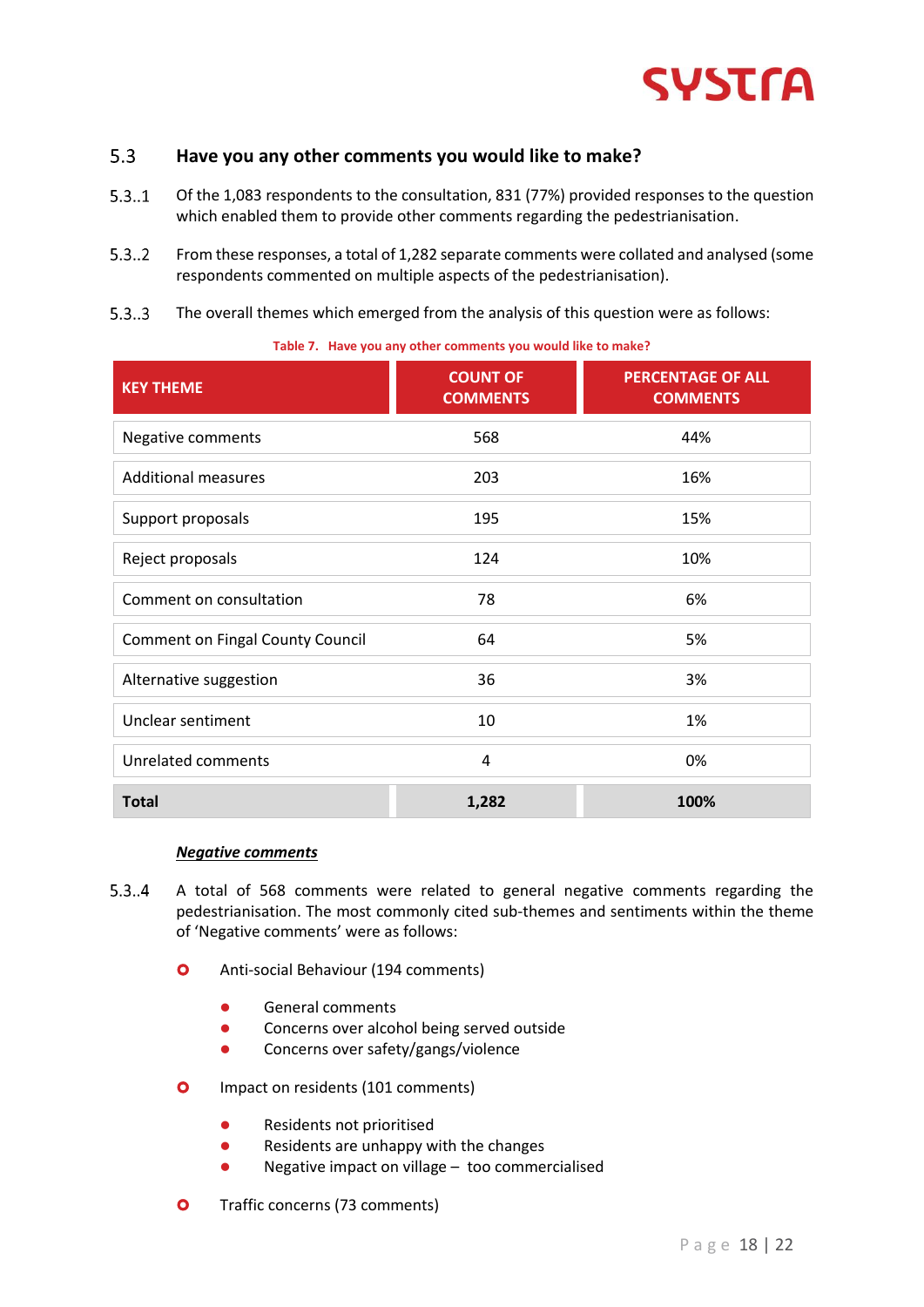

- ⚫ Increased congestion
- **O** Road safety (45 comments)
	- Negative impact on road safety Malahide Sea Scouts
	- Negative impact on road safety– unspecified
	- ⚫ Cyclists using pedestrianised street
- **O** Impact on local business (43 comments)
	- ⚫ Unfair advantage for pubs/high turnover businesses

## *Additional measures*

- $5.3.5$ A total of 203 comments were related to additional measures which should be considered. The most commonly cited sub-themes and sentiments within the theme of 'Additional measures' were as follows
	- **O** Measures to prevent antisocial behaviour (63 comments)
		- Increased security more Security Staff/Gardai
		- ⚫ Unspecified/general suggestions of preventing anti-social behaviour
		- Address outdoor alcohol consumption unspecified
	- **O** Improve Street Environment (33 comments)
		- ⚫ Unspecified improvements
		- ⚫ Keep pavements/streets clean
	- **O** Improve Amenities (24 comments)
		- ⚫ Improvements street furniture/benches/outdoor seating
		- More bins
		- ⚫ More/improved public toilets
	- **O** Improve Cycle Infrastructure (21 comments)
		- ⚫ Improved cycle infrastructure/connectivity
		- Segregated cycle lane general
		- ⚫ More cycle parking
	- **O** Improve Walking Infrastructure (19 comments)
		- Improved walking infrastructure/connectivity
		- ⚫ Fix broken pavements
		- ⚫ Widen pavements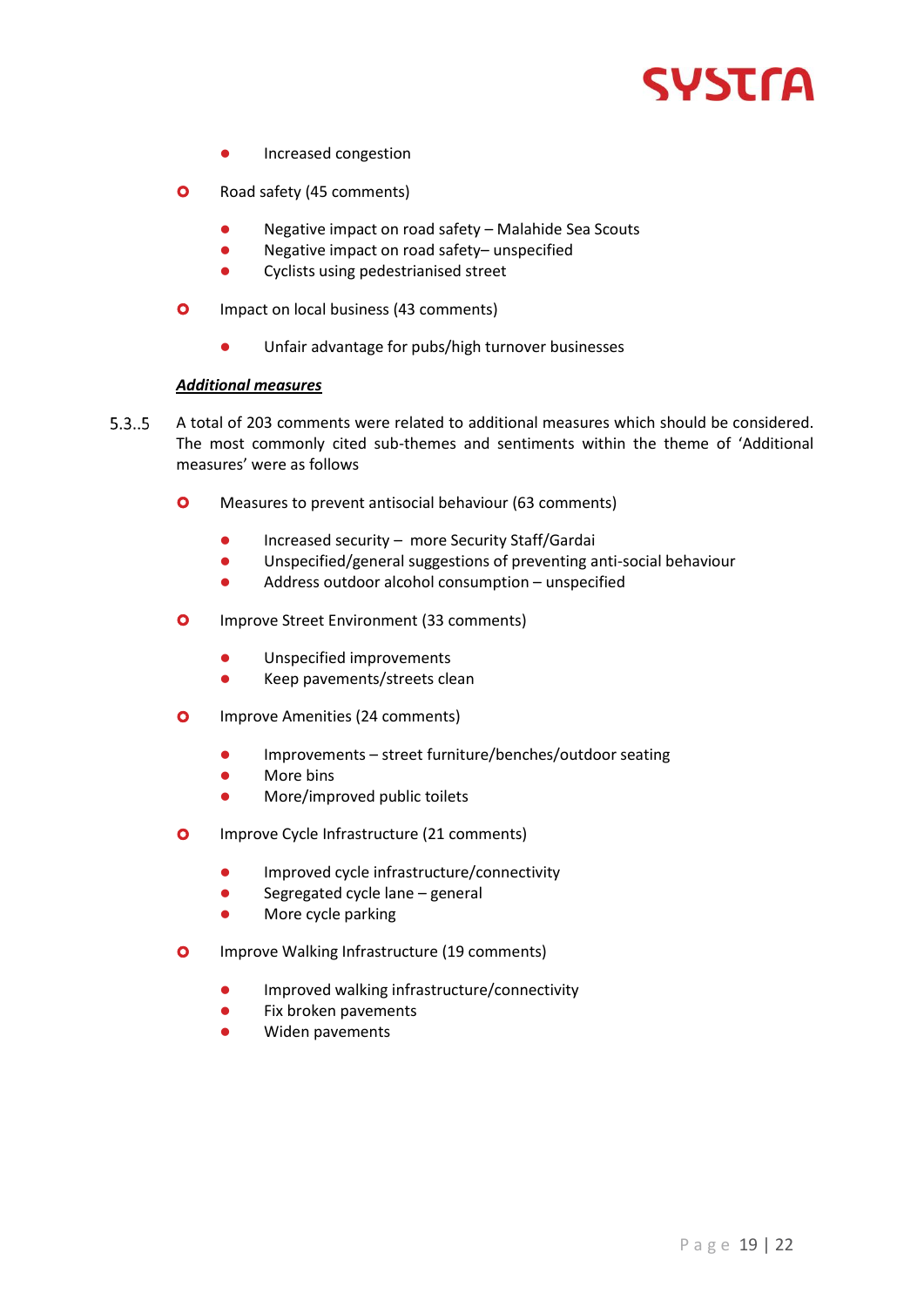

#### *Support proposals*

- $5.3..6$ A total of 195 comments were related to support of the proposed pedestrianisation. The most commonly cited sentiments within the theme of 'Support proposals' were as follows:
	- **O** General support of the scheme
	- **O** Pedestrianisation encourages visitors to the area
	- **O** Make the scheme permanent

#### *Reject proposals*

- $5.3..7$ A total of 124 comments were related to rejection of the proposed pedestrianisation. The most commonly cited sub-themes and sentiments within the theme of 'Reject proposals' were as follows
	- **O** Reject pedestrianisation (65 comments)
		- ⚫ General rejection
	- **O** Reject street changes (50 comments)
		- ⚫ General (unspecified)
	- **O** Reject one-way street (9 comments)
		- ⚫ General rejection

#### *Comments on consultation*

- $5.3..8$ A total of 78 comments were related the process of consultation itself. The most commonly cited sub-themes and sentiments within the theme of 'Comment on consultation' were as follows:
	- **O** More consultation needed (41 comments)
		- Consultation needed with residents
		- Consultation needed with businesses
	- **O** Current consultation is insufficient (27 comments)
		- ⚫ Consultation not conducted prior to the project commencing
		- ⚫ No reason specified

#### *Comments on Fingal County Council*

- $5.3.9$ A total of 64 comments were related to perceptions of FCC. The most commonly cited sentiments within the theme of 'Comments on Fingal County Council' were as follows:
	- **O** Not listening to residents
	- **O** General dissatisfaction towards the council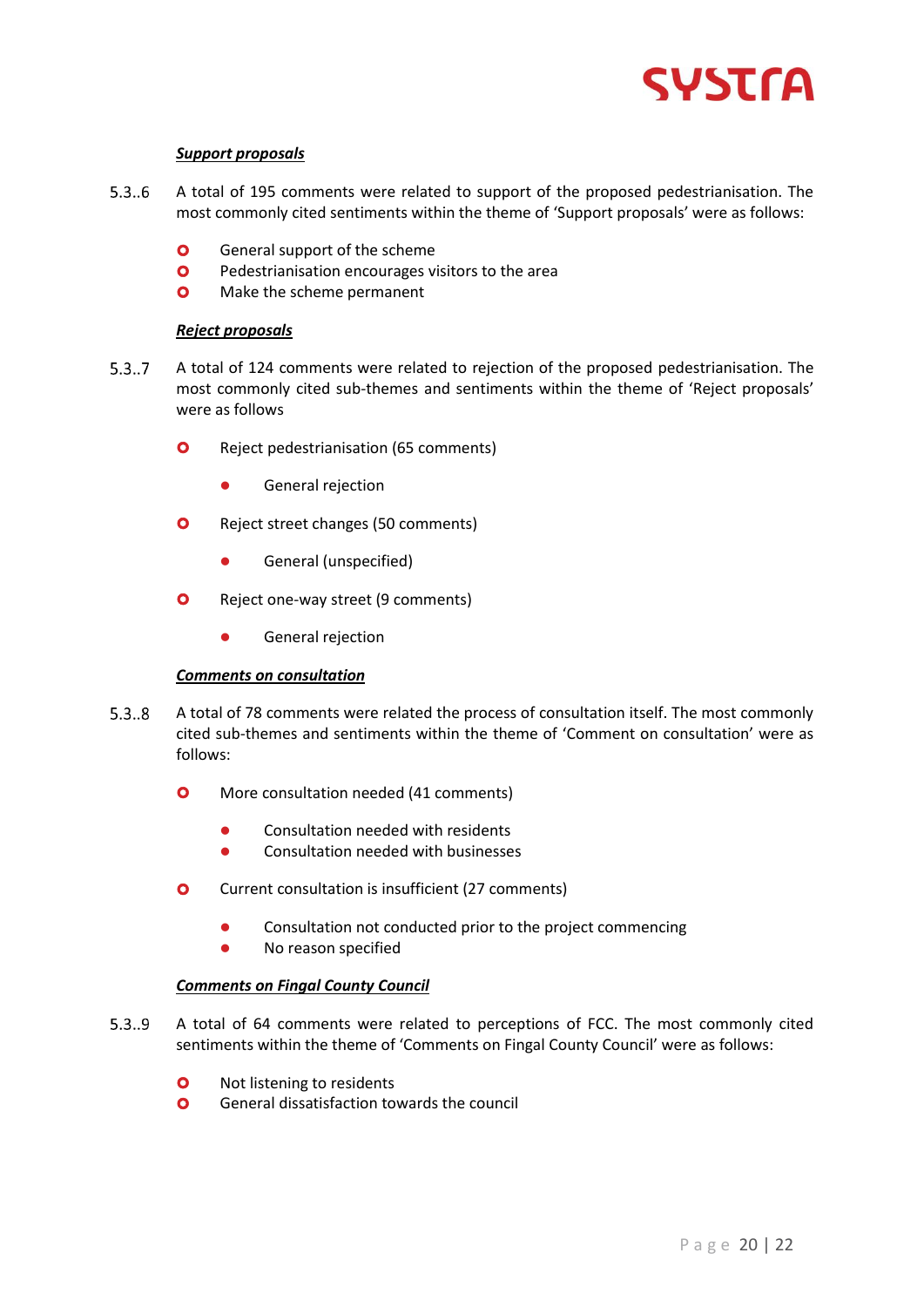

## *Alternative suggestion*

- 5.3..10 A total of 36 comments were related to alternative suggestions to the pedestrianisation. The most commonly cited sentiments within the theme of 'Alternative suggestion' were as follows
	- **O** Public Realm Strategy (18 comments)
		- Implement public realm strategy
	- **O** Consider alternative outdoor dining locations (4 comments)
	- **O** Part-time closure (4 comments)

#### *Unclear sentiment*

5.3..11 A total of 10 comments to the consultation were assigned as 'unclear sentiment'. This code was assigned in instances where the sentence, spelling or grammar meant that coders could not confidently assign any code to the response.

#### *Unrelated comments*

A total of 4 comments were unrelated to the consultation. Such comments included the need to clean the river estuary and general comments on surveys.